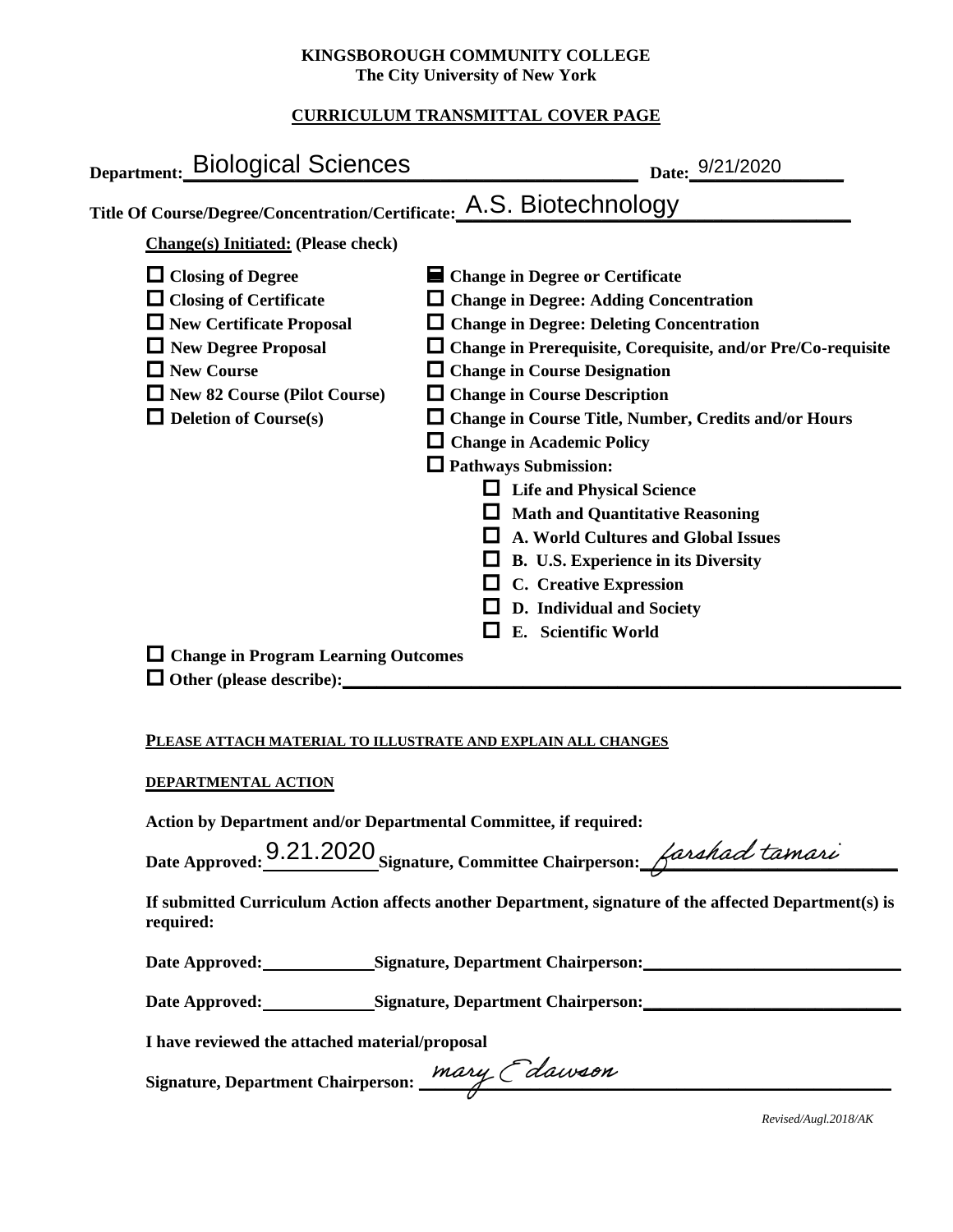| TO:   | FALL 2020 Curriculum Committee                                            |
|-------|---------------------------------------------------------------------------|
| FROM: | Mary Dawson, Ph.D. Professor and Chair, Department of Biological Sciences |
| DATE: | September 21, 2020                                                        |
| RE:   | Change Degree Requirements for the A.S. Biotechnology                     |

The Department of Biological Sciences is proposing a change in degree requirements for the A.S. Biotechnology.

## **Change:**

1. Addition of MAT 9B0 – College Algebra for STEM Majors, under Required Core: Mathematics and Quantitative Reasoning (MQR)

## **Rationale for Change:**

These changes are necessary based on the proposed new course, MAT 9B0 – College Algebra for STEM Majors, by the Department of Mathematics and Computer Science to the Fall 2020 Curriculum Committee.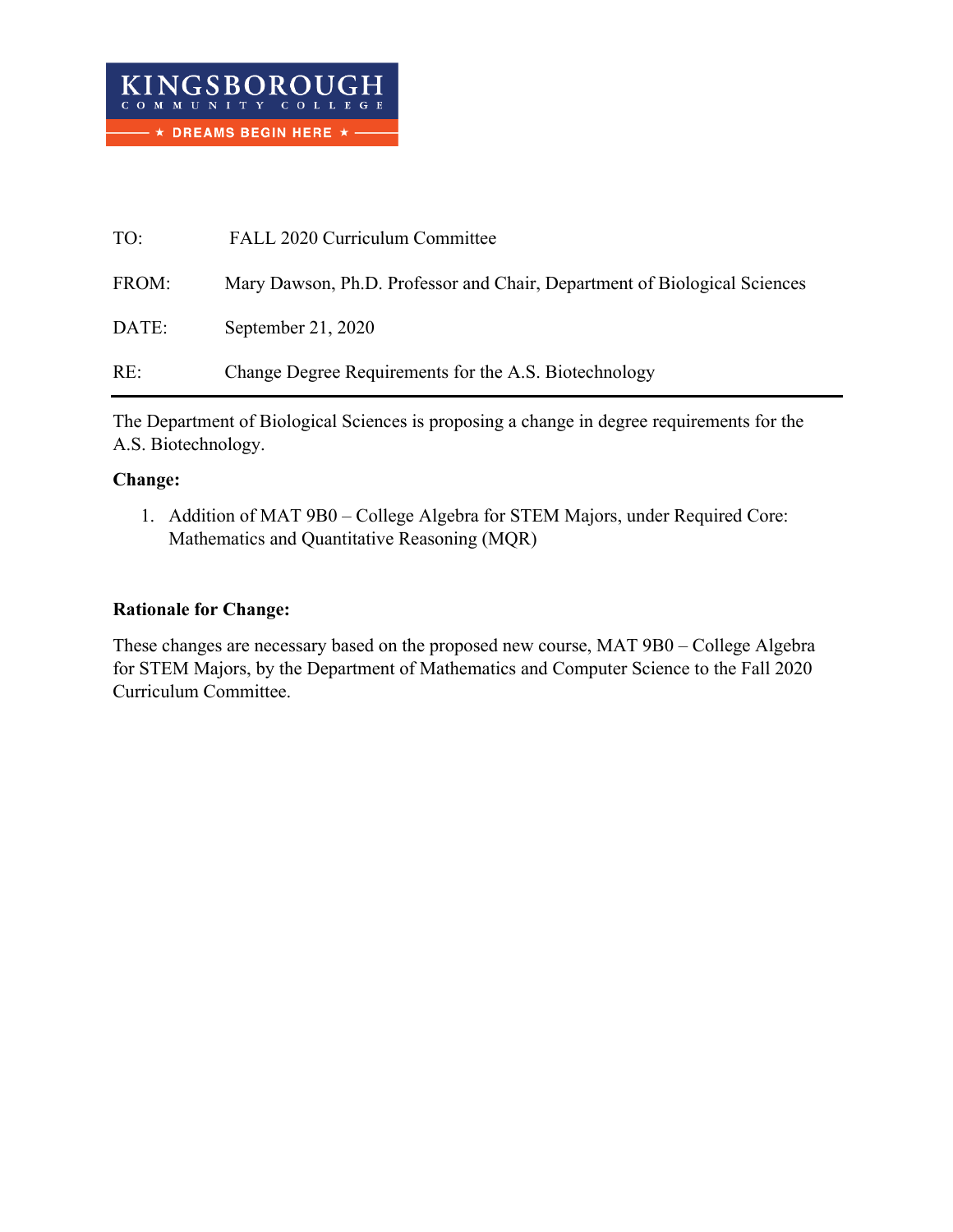|                       | Add/Delete/Change   A.S. BIOTECHNOLOGY                                                      |                |
|-----------------------|---------------------------------------------------------------------------------------------|----------------|
|                       | <b>HEGIS: 5407.00</b>                                                                       |                |
|                       | PROGRAM CODE: 33155                                                                         |                |
|                       |                                                                                             |                |
|                       | <b>CUNY CORE</b>                                                                            | <b>CREDITS</b> |
|                       |                                                                                             |                |
|                       | <b>REQUIRED CORE: (4 Courses, 13 Credits)</b>                                               | 13             |
|                       | When Required Core Courses are specified for a category, they are required for the          |                |
|                       | major                                                                                       |                |
|                       | ENG 1200 - Composition I                                                                    | $\mathfrak{Z}$ |
|                       | ENG 2400 - Composition II                                                                   | $\overline{3}$ |
|                       | Mathematical & Quantitative Reasoning*:                                                     | $\overline{3}$ |
| <b>ADD</b>            | MAT 9B0 - College Algebra for STEM Majors or                                                |                |
|                       | MAT 900 - College Algebra                                                                   |                |
|                       | Life and Physical Sciences*:                                                                | 4              |
|                       | BIO 1300 - General Biology I                                                                |                |
|                       |                                                                                             |                |
|                       | <b>FLEXIBLE CORE:</b> (6 Courses, 20 Credits)                                               | 20             |
|                       | When Flexible Core Courses are specified for a category, they are required for the major.   |                |
|                       | One course from each Group A to D (Group E is satisfied by the courses shown). No           |                |
|                       | more than two courses can be selected from the same discipline.                             |                |
|                       | A. World Cultures and Global Issues                                                         |                |
|                       | B. U.S. Experience In Its Diversity                                                         |                |
|                       | C. Creative Expression                                                                      |                |
|                       | D. Individual & Society                                                                     |                |
| E. Scientific World*: |                                                                                             |                |
|                       | BIO/MAT 9100 - Biostatistics<br>BIO 1400 - General Biology II                               |                |
|                       |                                                                                             |                |
|                       | <b>DEPARTMENT REQUIREMENTS</b> (6 Courses, 23 Credits)                                      | 23             |
|                       | BIO 5000 - General Microbiology or                                                          | 4              |
|                       | BIO 5900 - Genetics                                                                         |                |
|                       | BIO 5800 - Recombinant DNA Technology or                                                    | 4              |
|                       | BIO 5700 - Biotechnology: Cell Culture and Cloning                                          |                |
|                       | BIO 6500 - Molecular and Cellular Biology                                                   | 4              |
|                       | CHM 1100 - General Chemistry I                                                              | 4              |
|                       | CHM 1200 - General Chemistry II                                                             | 4              |
|                       | BIO/CIS 6000 - Computer Applications in Bioinformatics                                      | 3              |
|                       |                                                                                             |                |
|                       | <b>ELECTIVES:</b>                                                                           |                |
|                       | 4 credits sufficient to meet the required total 60 credits for the degree.                  | 4              |
|                       | <b>TOTAL CREDITS: 60</b>                                                                    | 60             |
|                       |                                                                                             |                |
|                       | *This program has a waiver to require particular courses in the Common Core, otherwise more |                |
|                       | than the minimum credits for the degree may be necessary.                                   |                |
|                       |                                                                                             |                |
|                       |                                                                                             |                |
|                       |                                                                                             |                |